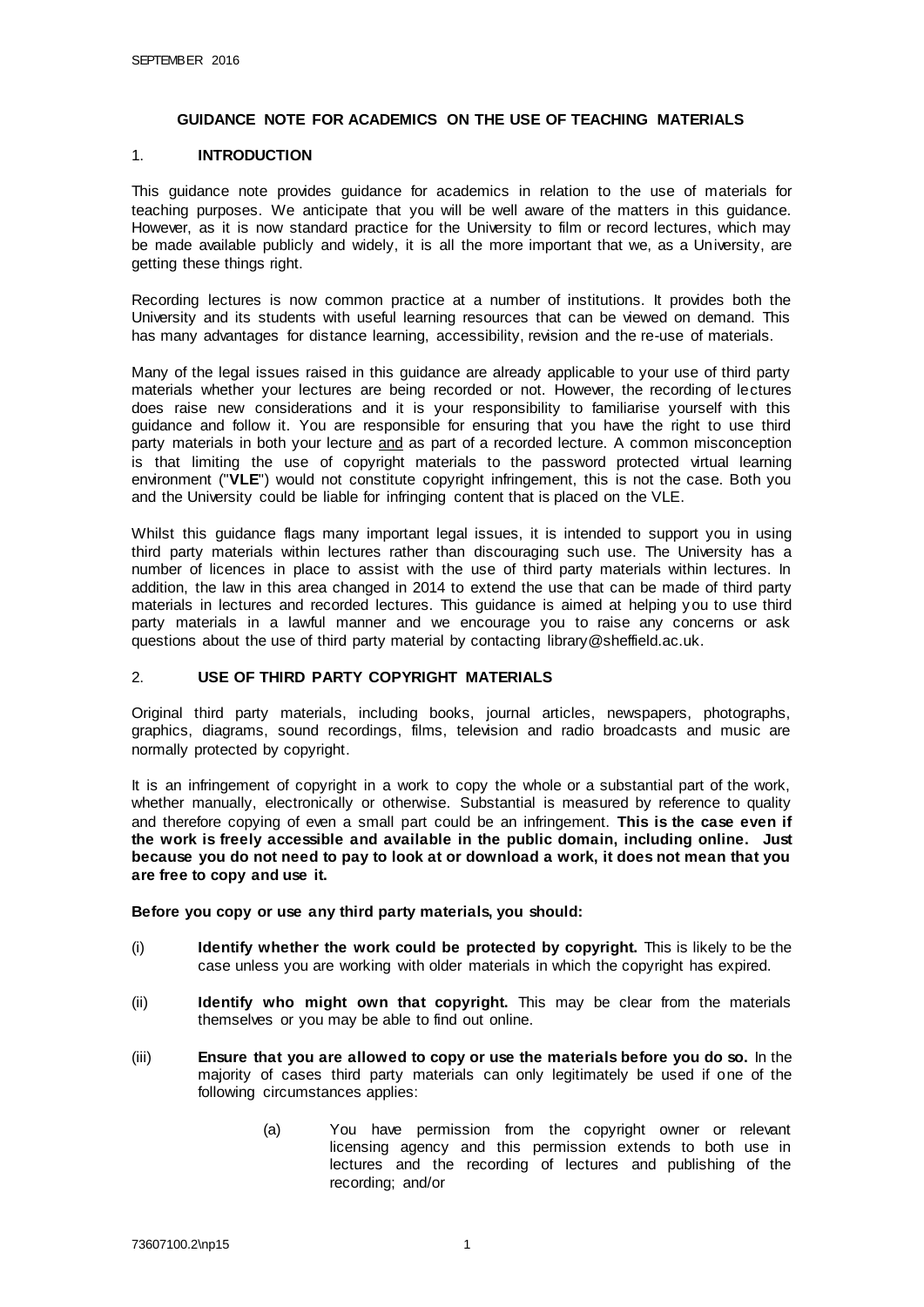(b) The use being made of the materials falls within the "illustration for instruction" educational exemption.

#### **(a) Permission from the copyright owner:**

- The materials may have certain permissions or licences specified on or attached to them. If so, you can use them within the scope of those permissions / licences.
- The University has certain collective copyright licensing arrangements in place with collective licensing societies such as the Copyright Licensing Agency, the Newspaper Licensing Agency, ERA for off air recordings and the PRS for Music, which allow us and you (on behalf of the University) to copy certain copyright materials within the scope of those licences. You should familiarise yourself with the scope of these licences but you should not assume that the materials you want to use are covered by them. Please see the following guide for further details: www.sheffield.ac.uk/library/services/copyonline
	- You can ask the copyright owner for their permission to copy and use their copyright materials for your lectures/ teaching materials. Also ensure the permission extends to the University recording/ filming the lecture and broadcasting/ issuing the recordings. Try to get this permission in writing (an email from the copyright owner is usually sufficient). Remember to reference the author in your written materials and comply with any restrictions or obligations the copyright owner puts on their permission. **Referencing the author will not avoid copyright infringement - the copyright owner's express consent is required**.

#### **(b) Relying on the "illustration for instruction" exemption:**

Until June 2014 the education exemptions for copyright infringement were very limited and could not be relied upon in relation to the display of third party materials electronically (e.g. through slide shows) or the recording/broadcast of lectures. However, these exemptions have been slightly expanded through the "illustration for instruction" fair dealing exception which allows copying of third party materials in any medium as long as certain conditions apply.

Your use of third party materials will only fall within this exemption if the following conditions apply:

- *the use of the materials must be "fair".* In order for the use to be fair the materials must be included to illustrate a teaching point and only so much of the copyright materials can be used as is necessary. Any use of copyright materials which would adversely affect a copyright owner's ability to exploit their work and/or undermine the sales of teaching materials would not be classed as "fair"*;*
- *the third party materials must be used by a person giving or receiving instruction and solely to illustrate a point;*
- *the use of the materials must not be for commercial purposes; and*
- *the use must be accompanied by a sufficient acknowledgement* (i.e. by crediting the original author/copyright owner on slides and/or handouts) *unless it would be impractical to do so* (e.g. where part of a question is for students to identify the source of an extract, it would be impractical to acknowledge the source).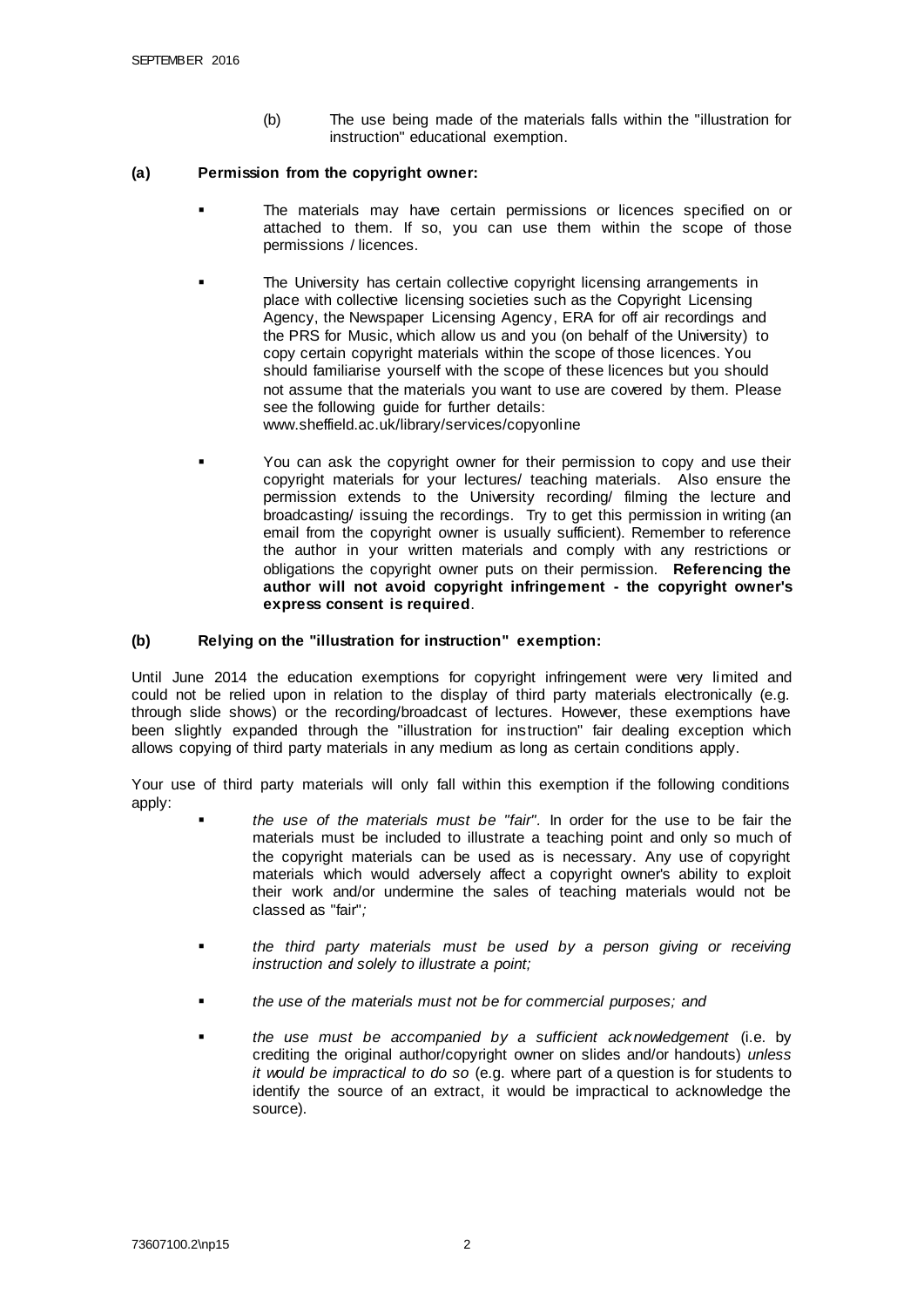# **If in doubt, you should make sure you have express permission to copy and use the materials in the manner you propose or you should not include them.**

## 3. **USE OF UNIVERSITY COPYRIGHT MATERIALS**

You may copy and use copyright materials belonging to the University for internal teaching and research purposes, including as part of your lectures and in your teaching materials.

We remind you that as an employee of the University and in accordance with your contract of employment or otherwise provided by law, all rights in materials created by you in the normal course of your employment with the University belong to the University<sup>1</sup>.

You must not copy or use any such materials for non-University purposes without our consent.

## 4. **USE OF OWN COPYRIGHT MATERIALS**

You may want to use your own copyright materials in your lectures or as part of your teaching materials, which of course is permitted. Please remember that these materials may be used, reproduced and publicised by the University as part of any film or audio recording of your lectures and distributed for academic or commercial purposes. By including them in your lectures or as part of your teaching materials you are consenting to this.

Please note - if you have already entered into publishing agreements in relation to the content you want to use, you must check the terms of these publishing agreements to ensure you are permitted to use these materials and grant the University the scope of consent outlined above.

## 5. **CONFIDENTIAL INFORMATION**

You should be careful not to disclose information that is confidential to the University or any third party in your lectures or teaching materials. It should be clear whether information you intend to use is confidential. If the information is freely available online or in published textbooks or journals, this information is not confidential. However, when you access certain data as part of your research or otherwise, you may be required to accept obligations of confidentiality which prohibit onward disclosure, publication and / or certain other uses of the data in question.

Where you intend to publish, use or disclose data that is not freely available in the public domain, you should check the terms of your access to such data to ensure you are not prohibited from doing so.

## 6. **DEFAMATORY/ SLANDEROUS STATEMENTS**

Making untrue statements that are disparaging about a person may be defamatory (if written) and/ or slanderous (if made orally). Making untrue statements that may damage an organisation or its products or services, may constitute "malicious falsehood". The University may be liable for these statements if we publish them (for example, in the recordings of your lectures) or we may be vicariously liable for them as your employer. You may also be personally liable.

You must be very careful about making any statements about individuals, companies or their products or services, in your lectures, tutorials and seminars that could be taken to be disparaging even if you believe them to be true.

<sup>&</sup>lt;sup>1</sup> In accordance with the University's guidance on Intellectual Property (Ow nership, Protection and Exploitation), the University w aives its right to the ow nership of intellectual property rights relating to the publication of books and article s w ritten by employees except in abnormal circumstances, which may include w here the employee undertakes the w ork as a commercial proposition using identifiable University resources (including employee time) or w here the revenue generated is substantial and may be related in part to the employee's connection w ith the University. Please see the guidance for further details.